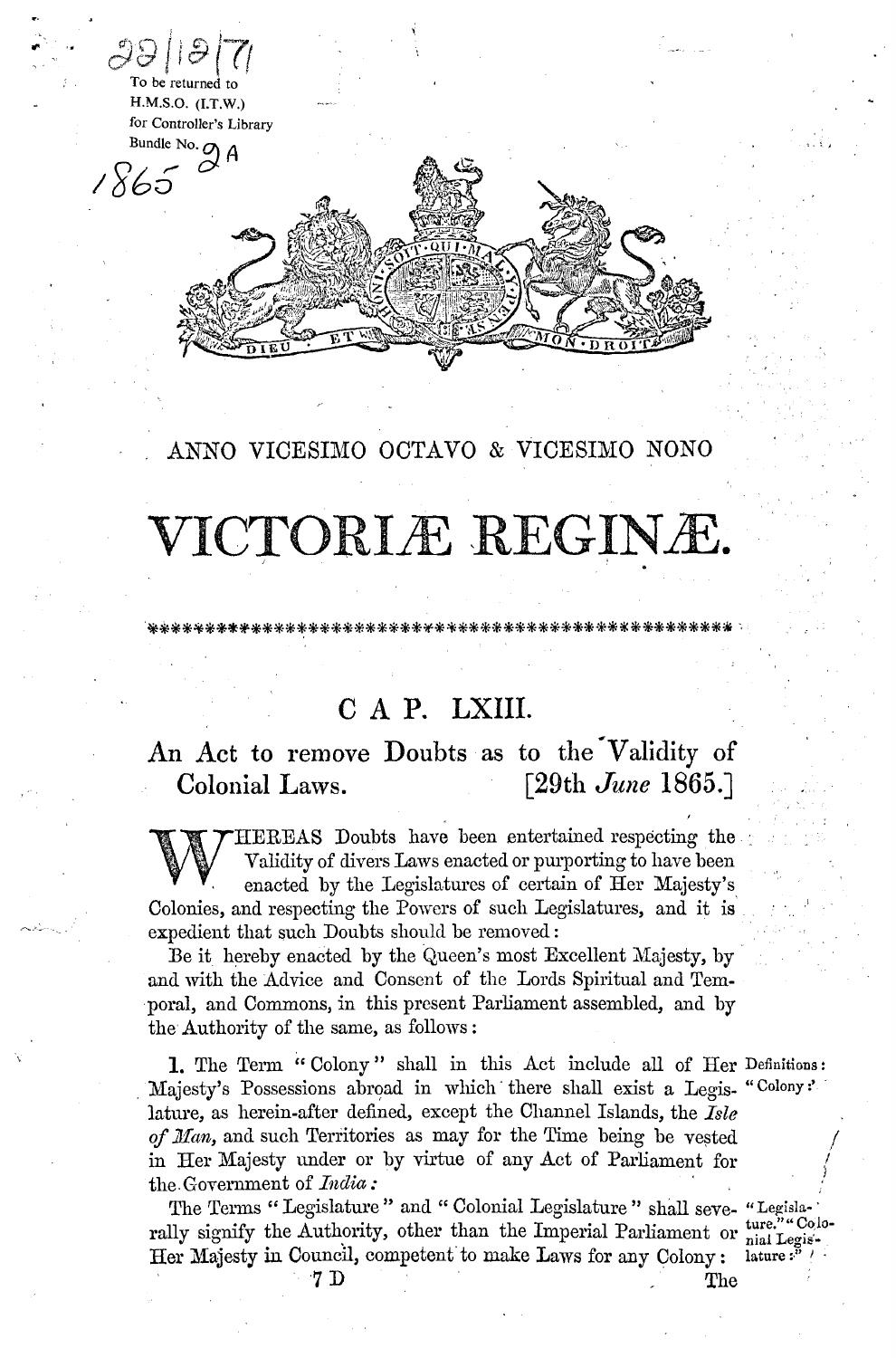### 566 28° & 29° VICTORIÆ, Cap. 63.

#### Colonial Laws Validity.

" Represen The Term " Representative Legislature " shall signify any Colonial tative Legislature:" Legislature which shall comprise a Legislative Body of which One

to extend to Colony when<br>made applicable to such

Colonial for Inconsistency with Instructions.

Half are elected by Inhabitants of the Colony: "Colonial The Term " Colonial Law" shall include Laws made for any Law." Colony oithou by such Logislature as aforesaid on by Hen Mejosty Colony either by such Legislature as aforesaid or by Her Majesty

Act of Par- in Council :<br>
liament, &c. An Act of Parliament, or any Provision thereof, shall, in construing this Act, be said to extend to any Colony when it is made applicable to such Colony by the express Words or necessary Intendment of Colony: any Act of Parliament:

"Governor:" The Term " Governor" shall mean the Officer lawfully administering the Government of any Colony:

"Letters The Term "Letters Patent" shall mean Letters Patent under the Patent." Coast Shall of the Term of Count Patters and Include Great Seal of the United Kingdom of Great Britain and Ireland.

Colonial 2. Any Colonial Law which is or shall be in any respect repug-<br>Law when point to the Provisions of any Act of Parliament extending to the Law when pant to the Provisions of any Act of Parliament extending to the void for Repugnancy. Colony to which such Law may relate, or repugnant to any Order Colony to which such Law may relate, or repugnant to any Order or Regulation made under Authority of such Act of Parliament, or having in the Colony the Force and Effect of such Act, shall be read subject to such Act, Order, or Regulation, and shall, to the Extent of such Repugnancy, but not otherwise, be and remain absolutely void and inoperative.

Colonial 3. No Colonial Law shall be or be deemed to have been void or<br>Law when  $\frac{1}{2}$  contains and be Current of Poursements to the Law of Fundami Law when inoperative on the Ground of Repugnancy to the Law of  $England$ , Repugnancy, unless the same shall be repugnant to the Provisions of some such unless the same shall be repugnant to the Provisions of some such Act of Parliament, Order, or Regulation as aforesaid.

Law not void to by the Governor of any Colony, or to be hereafter so passed or 4. No Colonial Law, passed with the Concurrence of or assented assented to, shall be or be deemed to have been void or inoperative ,by reason only of any Instructions with reference to such Law or the Subject thereof which may have been given to such Governor by or on behalf of Her Majesty, by any Instrument other than the Letters Patent or Instrument authorizing such Governor to concur in passing or to assent to Laws for the Peace, Order, and good Government of such Colony, even though such Instructions may be referred to in such Letters Patent or last-mentioned Instrument.

 $\begin{array}{c} \begin{array}{c} \text{Colonial} \\ \text{I} \end{array} \end{array}$ in ay establ ish, &c. Cc )urts of La .w..

5. Every Colonial Legislature shall have, and be deemed at all Times to have had, full Power within its Jurisdiction to establish Courts of Judicature, and to abolish and reconstitute the same, and to alter the Constitution thereof, and to make Provision for the Administration of' Justice therein; 'and every Representative Legislature